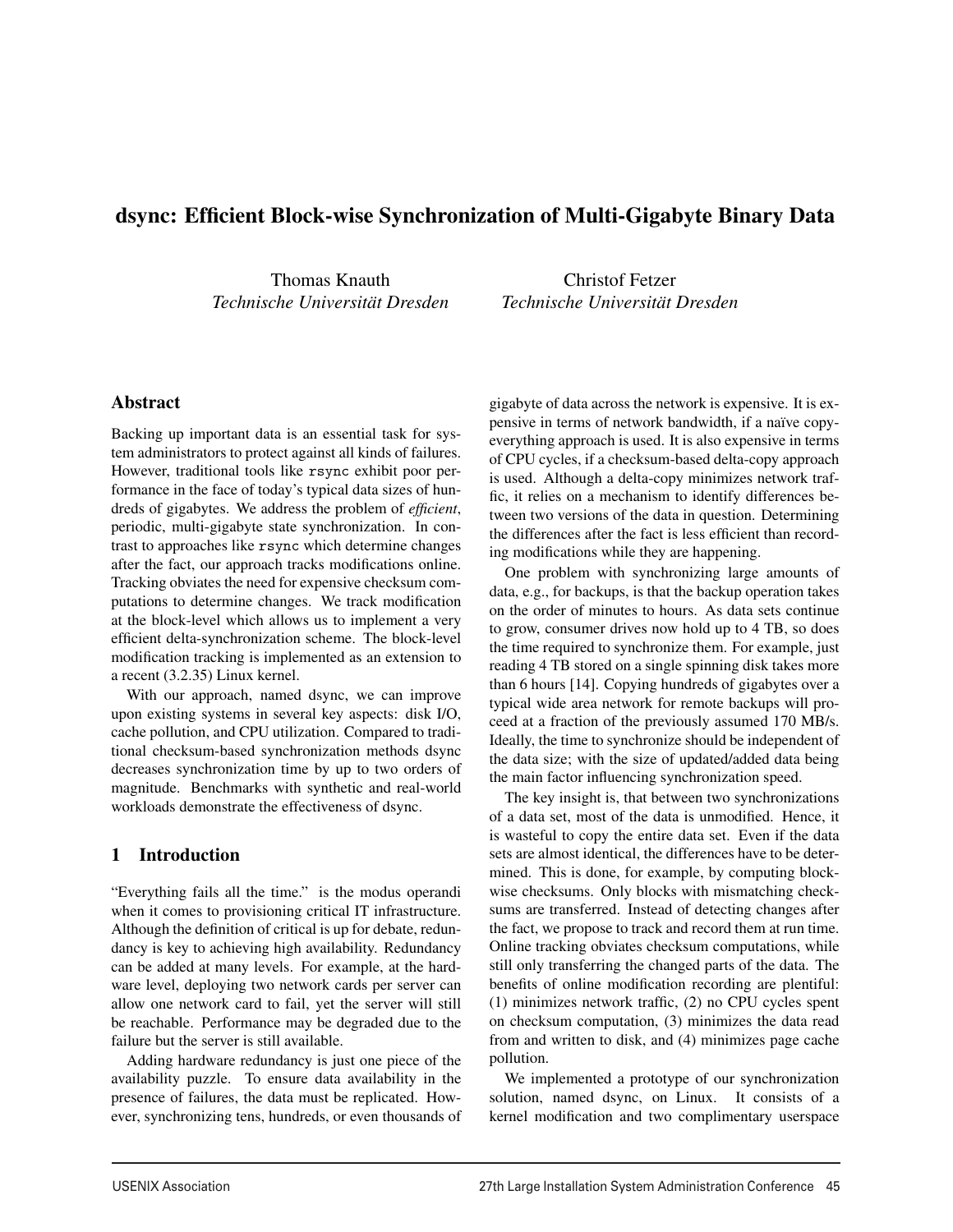tools. The kernel extension tracks modifications at the block device level. The userspace tools, dmextract and dmmerge, allow for easy extraction and merging of the modified block level state.

To summarize, in this paper, we make the following contributions:

- Identify the need for better mechanisms to synchronize large, binary data blobs across the network.
- Propose an extension to the Linux kernel to enable efficient synchronization of large, binary data blobs.
- Extend the Linux kernel with block-level tracking code.
- Provide empirical evidence to show the effectiveness of our improved synchronization method.
- We share with the scientific community all code, measurements, and related artifacts. We encourage other researchers to replicate and improve our findings. The results are available at https:// bitbucket.org/tknauth/devicemapper/.

# 2 Problem

The task at hand is to periodically synchronize two physically distant data sets and to do so efficiently. The qualifier "periodically" is important because there is little to optimize for a one-off synchronization. With periodic synchronizations, on the other hand, we can potentially exploit the typical case where the majority of the data is unmodified between successive synchronizations.

There exists no domain-specific knowledge about the data being synchronized, i.e., we have to treat it as a binary blob. Using domain-specific knowledge, such as file system meta-data, alternative optimizations are possible. Synchronization tools routinely use a file's last modified time to check whether to consider it for a possible transfer.

We are primarily interested in large data sizes of multiple giga- to terabytes. The techniques we present are also applicable to smaller sizes, but the problems we solve with our system are more pressing when data sets are large. One example in the cloud computing environment are virtual machine disks. Virtual machine disks change as a result of the customer starting a virtual machine, performing computation, storing the result, and shutting the virtual machine down again. As a result of the users' actions, the disk's contents change over time. However, only a fraction of the entire disk is actually modified. It is the cloud provider's responsibility to store the virtual machine disk in multiple locations, e.g., for fault tolerance. If one data center becomes unavailable, the customer can restart their virtual machine in a backup data center. For example, a cloud provider may synchronize virtual machine disks once per day between two data centers A and B. If data center A becomes unavailable, data center B has a copy which is at most 24 hours out of date. If customers need more stringent freshness guarantees, the provider may offer alternative backup solutions to the ones considered in this paper.

Copying the entire data is a simple and effective way to achieve synchronization. Yet, it generates a lot of gratuitous network traffic, which is unacceptable. Assuming an unshared 10 Gigabit Ethernet connection, transferring 100 GB takes about 83 seconds (in theory anyway and assuming an ideal throughput of 1.2 GB/s). However, 10 Gigabit Ethernet equipment is still much more expensive than commodity Gigabit Ethernet. While 10 Gigabit may be deployed inside the data center, wide-area networks with 10 Gigabit are even rarer. Also, network links will be shared among multiple participants – be they data streams of the same applications, different users, or even institutions.

The problem of transmitting large volumes of data over constrained long distance links, is exacerbated by continuously growing data sets and disk sizes. Offsite backups are important to provide disaster recovery and business continuity in case of site failures.

Instead of indiscriminatly copying everything, we need to identify the changed parts. Only the changed parts must actually be transmitted over the network. Tools, such as rsync, follow this approach. The idea is to compute one checksum for each block of data at the source and destination. Only if there is a checksum mismatch for a block, is the block transferred. While this works well for small data sizes, the checksum computation is expensive if data sizes reach into the gigabyte range.

As pointed out earlier, reading multiple gigabytes from disks takes on the order of minutes. Disk I/O operations and bandwidth are occupied by the synchronization process and unavailable to production workloads. Second, checksum computation is CPU-intensive. For the duration of the synchronization, one entire CPU is dedicated to computing checksums, and unavailable to the production workload. Third, reading all that data from disk interferes with the system's page cache. The working set of running processes is evicted from memory, only to make place for data which is used exactly *once*. Applications can give hints to the operating system to optimize the caching behavior [3]. However, this is not a perfect solution either, as the OS is free to ignore the advice if it cannot adhere to it. In addition, the application developer must be aware of the problem to incorporate hints into the program.

All this is necessary because there currently is no way of identifying changed blocks without comparing their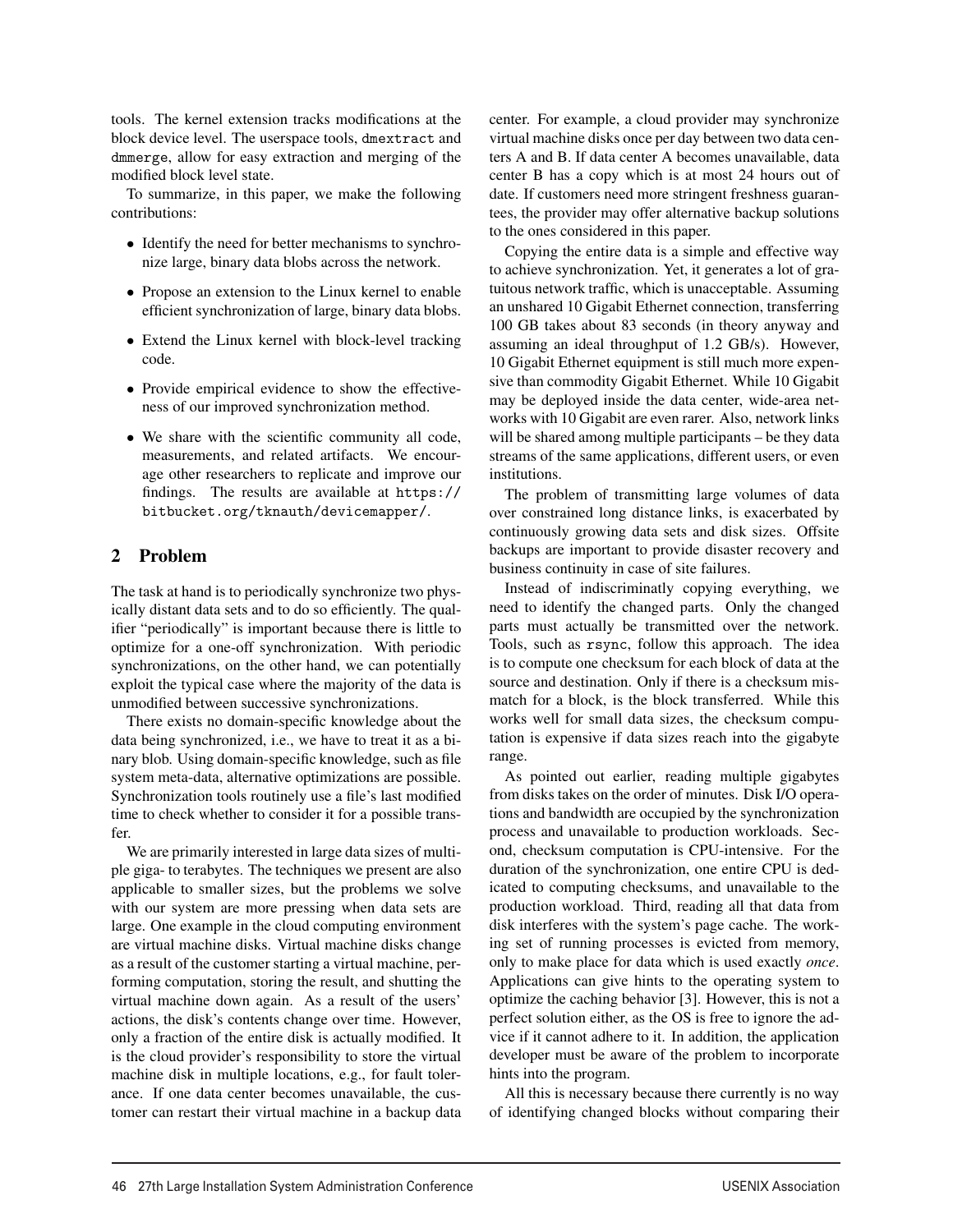checksums. Our proposed solution, which tracks block modifications as they happen, extends the Linux kernel to do just that. The implementation details and design considerations form the next section.

# 3 Implementation

A block device is a well known abstraction in the Linux kernel. It provides random-access semantics to a linear array of blocks. A block typically has the same size as a page, e.g., 4 KiB  $(2^{12}$  bytes). The actual media underlying the block device may consist of even smaller units called sectors. However, sectors are not addressable by themselves. Sectors are typically 512 byte in size. Hence, 8 sectors make up a block. Block devices are generally partitioned and formatted with a file system. For more elaborate use cases, the Linux device mapper offers more flexibility to set up block devices.

# 3.1 Device mapper

The Linux device mapper is a powerful tool. The device mapper, for example, allows multiple individual block devices to be aggregated into a single logical device. In device mapper terminology, this is called a linear mapping. In fact, logical devices can be constructed from arbitrary contiguous regions of existing block devices. Besides simple aggregation, the device mapper also supports RAID configurations 0 (striping, no parity), 1 (mirroring), 5 (striping with distributed parity), and 10 (mirroring and striping). Another feature, which superficially looks like it solves our problem at hand, is snapshots. Block devices can be frozen in time. All modifications to the original device are re-directed to a special copy-onwrite (COW) device. Snapshots leave the original data untouched. This allows, for example, to create consistent backups of a block device while still being able to service write requests for the same device. If desired, the external modifications can later be merged into the original block device. By applying the external modifications to a second (potentially remote) copy of the original device, this would solve our problem with zero implementation effort.

However, the solution lacks in two aspects. First, additional storage is required to temporarily buffer all modifications. The additional storage grows linearly with the number of modified blocks. If, because of bad planning, the copy-on-write device is too small to hold all modifications, the writes will be lost. This is unnecessary to achieve what we are aiming for. Second, because modifications are stored out-of-place, they must also be merged into the original data at the source of the actual copy; in addition to the destination. Due to these limitations we consider device mapper snapshots as an inappropriate solution to our problem.

Because of the way the device mapper handles and interfaces with block devices, our block-level tracking solution is built as an extension to it. The next section describes how we integrated the tracking functionality into the device mapper,

# 3.2 A Device Mapper Target

The device mapper's functionality is split into separate targets. Various targets implementing, for example, RAID level 0, 1, and 5, already exist in the Linux kernel. Each target implements a predefined interface laid out in the target\_type  $<sup>1</sup>$  structure. The target\_type</sup> structure is simply a collection of function pointers. The target-independent part of the device mapper calls the target-dependant code through one of the pointers. The most important functions are the constructor (ctr), destructor (dtr), and mapping (map) functions. The constructor is called whenever a device of a particular target type is created. Conversely, the destructor cleans up when a device is dismantled. The userspace program to perform device mapper actions is called dmsetup. Through a series of ioctl() calls, information relevant to setup, tear down, and device management is exchanged between user and kernel space. For example,

# echo 0 1048576 linear /dev/original 0 | \ dmsetup create mydev

creates a new device called mydev. Access to the sectors 0 through 1048576 of the mydev device are mapped to the same sectors of the underlying device /dev/original. The previously mentioned function, map, is invoked for every access to the linearly mapped device. It applies the offset specified in the mapping. The offset in our example is 0, effectively turning the mapping into an identity function.

The device mapper has convenient access to all the information we need to track block modifications. Every access to a mapped device passes through the map function. We adapt the map function of the linear mapping mode for our purposes.

# 3.3 Architecture

Figure 1 shows a conceptual view of the layered architecture. In this example we assume that the tracked block device forms the backing store of a virtual machine (VM). The lowest layer is the physical block device, for example, a hard disk. The device mapper can be used

<sup>1</sup>http://lxr.linux.no/linux+v3.6.2/include/linux/ device-mapper.h#L130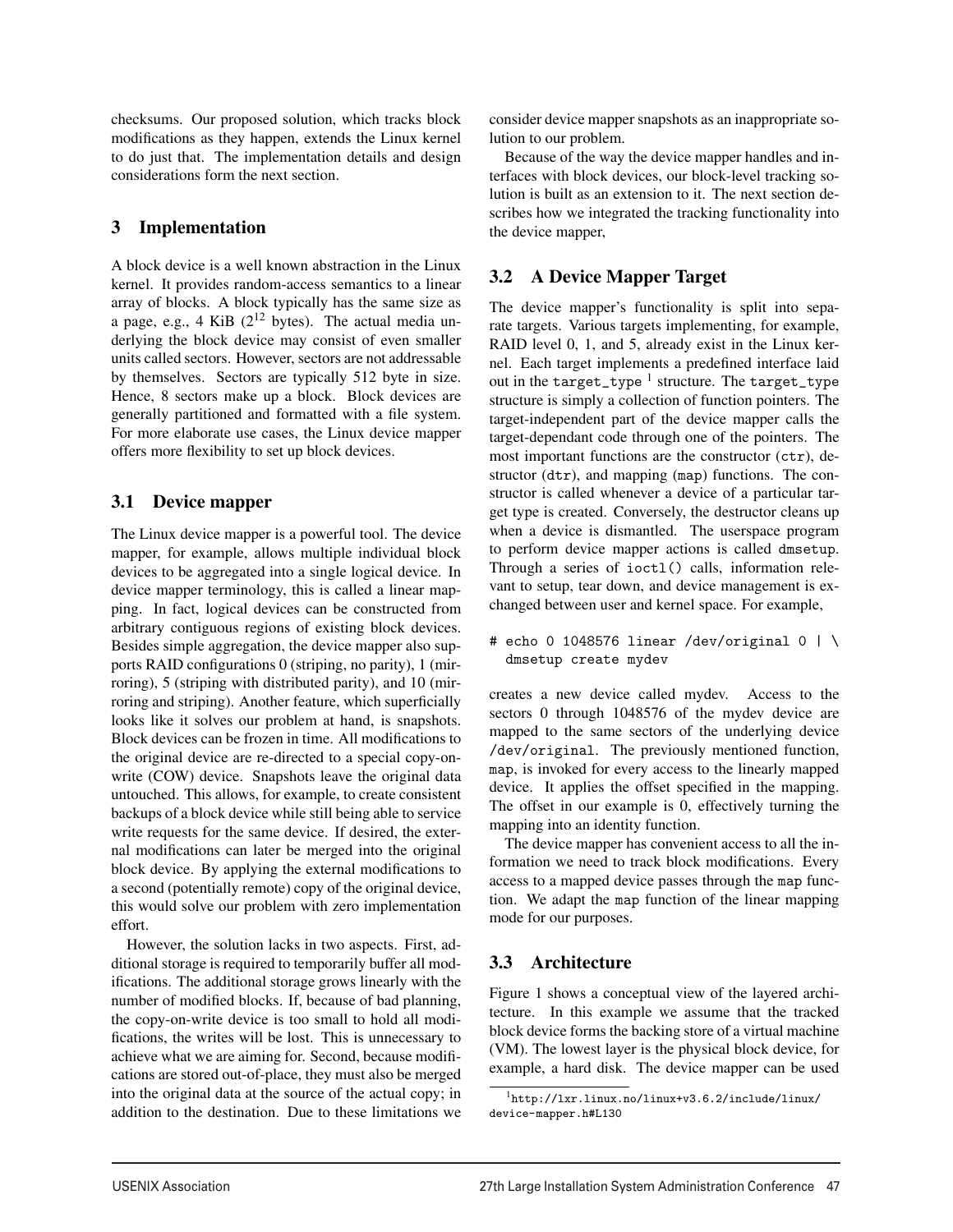

Figure 1: Two configurations where the tracked block device is used by a virtual machine (VM). If the VM used a file of the host system as its backing store, the loopback device turns this file into a block device (right).

to create a tracked device directly on top of the physical block device (Figure 1, left). The tracked block device replaces the physical device as the VM's backing store.

Often, the backing store of a virtual machine is a file in the host's filesystem. In these cases, a loopback device is used to convert the file into a block device. Instead of tracking modifications to a physical device, we track modifications to the loopback device (Figure 1, right). The tracked device again functions as the VM's backing store. The tracking functionality is entirely implemented in the host system kernel, i.e., the guests are unaware of the tracking functionality. The guest OS does not need to be modified, and the tracking works with all guest operating systems.

# 3.4 Data structure

Storing the modification status for a block requires exactly one bit: a set bit denotes modified blocks, unmodified blocks are represented by an unset bit. The status bits of all blocks form a straightforward bit vector. The bit vector is indexed by the block number. Given the size of today's hard disks and the option to attach multiple disks to a single machine, the bit vector may occupy multiple megabytes of memory. With 4 KiB blocks, for example, a bit vector of 128 MiB is required to track the per-block modifications of a 4 TiB disk. An overview of the relationship between disk and bit vector size is provided in Table 1.

The total size of the data structure is not the only concern when allocating memory inside the kernel; the size of a single allocation is also constrained. The kernel offers three different mechanisms to allocate memory: (1) kmalloc(), (2) \_\_get\_free\_pages(), and (3) vmalloc(). However, only vmalloc() allows us to reliably allocate multiple megabytes of memory with a single invocation. The various ways of allocating Linux kernel memory are detailed in "Linux Device Drivers" [7].

Total memory consumption of the tracking data structures may still be a concern: even commodity (consumer) machines commonly provide up to 5 SATA ports for attaching disks. Hard disk sizes of 4 TB are standard these days too. To put this in context, the block-wise dirty status for a 10 TiB setup requires 320 MiB of memory. We see two immediate ways to reduce the memory overhead:

- 1. Increase the minimum unit size from a single block to 2, 4, or even more blocks.
- 2. Replace the bit vector by a different data structure, e.g., a bloom filter.

A bloom filter could be configured to work with a fraction of the bit vector's size. The trade-off is potential false positives and a higher (though constant) computational overhead when querying/changing the dirty status. We leave the evaluation of tradeoffs introduced by bloom filters for future work.

Our prototype currently does not persist the modification status across reboots. Also, the in-memory state is lost, if the server suddenly loses power. One possible solution is to persist the state as part of the server's regular shutdown routine. During startup, the system initializes the tracking bit vector with the state written at shutdown. If the initialization state is corrupt or not existing, each block is marked "dirty" to force a full synchronization.

# 3.5 User-space interface

The kernel extensions export the relevant information to user space. For each device registered with our customized device mapper, there is a corresponding file in /proc, e.g., /proc/mydev. Reading the file gives a human-readable list of block numbers which have been written. Writing to the file resets the information, i.e., it clears the underlying bit vector. The /proc file system integration uses the seq\_file interface [15].

Extracting the modified blocks from a block device is aided by a command line tool called dmextract. The dmextract tool takes as its only parameter the name of the device on which to operate, e.g., # dmextract mydevice. By convention, the block numbers for mydevice are read from /proc/mydevice and the block device is found at /dev/mapper/mydevice. The tool outputs, via standard out, a sequence of (*blocknumber*,*data*) pairs. Output can be redirected to a file, for later access, or directly streamed over the network to the backup location. The complementing tool for block integration, dmmerge, reads a stream of information as produced by dmextract from standard input, A single parameter points to the block device into which the changed blocks shall be integrated.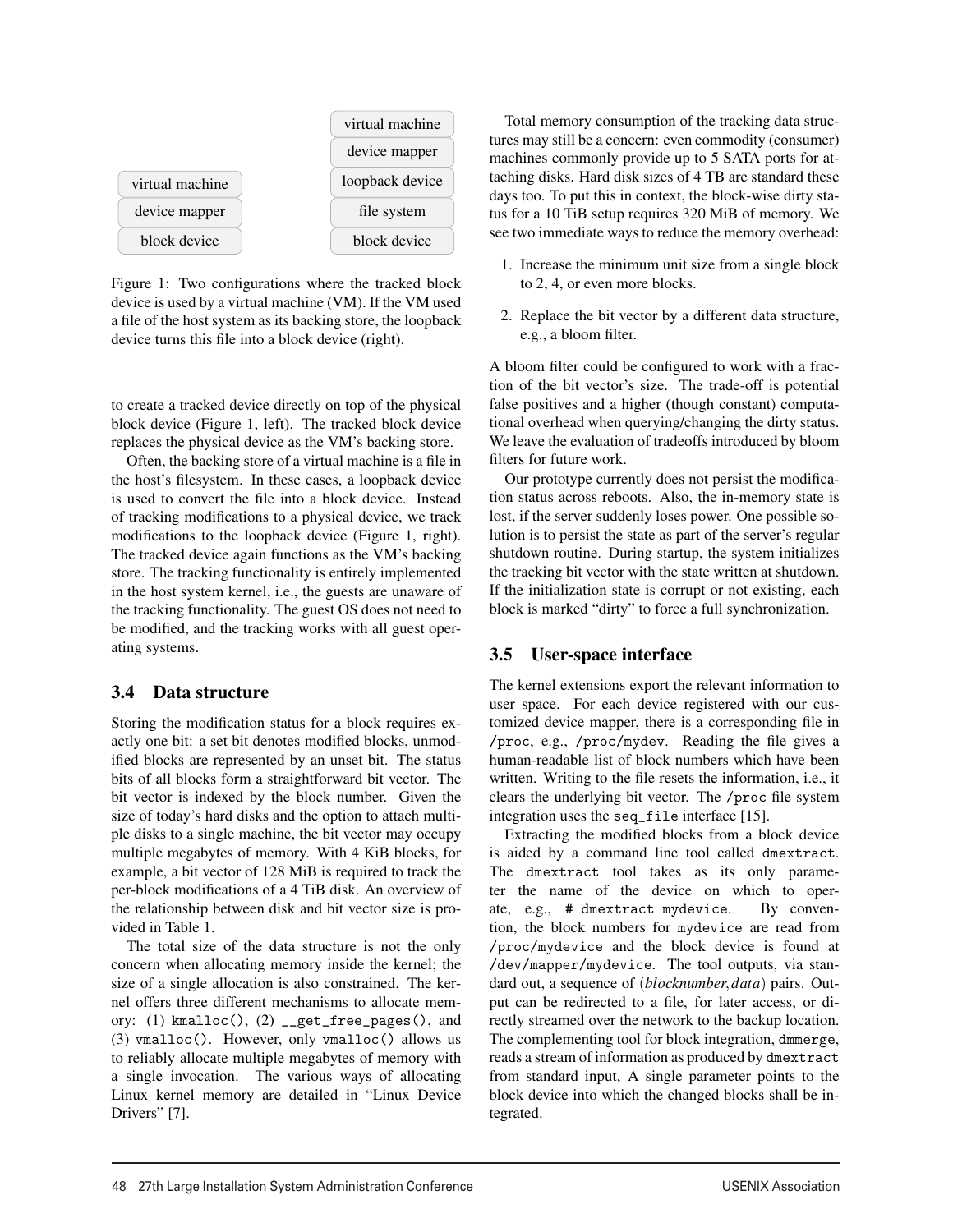|         |          | Disk size   Disk size   Bit vector size   Bit vector size |          | Bit vector size | Bit vector size |
|---------|----------|-----------------------------------------------------------|----------|-----------------|-----------------|
|         | (bytes)  | (bits)                                                    | (bytes)  | (pages)         |                 |
| 4 KiB   | $2^{12}$ | 20                                                        | 20       | 2 <sup>0</sup>  | 1 bit           |
| 128 MiB | $2^{27}$ | $2^{15}$                                                  | $2^{12}$ | 2 <sup>0</sup>  | 4 KiB           |
| 1 GiB   | $2^{30}$ | $2^{18}$                                                  | $2^{15}$ | $2^3$           | 64 KiB          |
| 512 GiB | $2^{39}$ | $2^{27}$                                                  | $2^{24}$ | $2^{12}$        | 16 MiB          |
| 1 TiB   | $2^{40}$ | $2^{28}$                                                  | $2^{25}$ | $2^{13}$        | 32 MiB          |
| 4 TiB   | 242      | $2^{30}$                                                  | $2^{27}$ | $2^{15}$        | $128$ MiB       |

Table 1: Relationship between data size and bit vector size. The accounting granularity is 4 KiB, i.e., a single block or page.

Following the Unix philosophy of chaining together multiple programs which each serve a single purpose well, a command line to perform a remote backup may look like the following:

```
# dmextract mydev | \
ssh remotehost dmmerge /dev/mapper/mydev
```
This extracts the modifications from mydev on the local host, copies the information over a secure channel to a remote host, and merges the information on the remote host into an identically named device.

# 4 Evaluation

The evaluation concentrates on the question of how much the synchronization time decreases by knowing the modified blocks in advance. We compare dsync with four other synchronization methods: (a) copy, (b) rsync, (c) blockmd5sync, (d) ZFS send/receive. Blockmd5sync is our custom implementation of a lightweight rsync. The following sections cover each tool/method in more detail.

# 4.1 Synchronization tools

### 4.1.1 scp/nc

scp, short for secure copy, copies entire files or directories over the network. The byte stream is encrypted, hence *secure* copy, putting additional load on the endpoint CPUs of the transfer. Compression is optional and disabled for our evaluation. The maximum throughput over a single encrypted stream we achieved with our benchmark systems was 55 MB/s using the (default) aes128-ctr cipher. This is half of the maximum throughput of a 1 gigabit Ethernet adapter. The achievable network throughput for our evaluation is CPU-bound by the single threaded SSH implementation. With a patched version of ssh<sup> $2$ </sup> encryption can be parallelized for some ciphers, e.g., aes128-ctr. The application level throughput of this parallelized version varies between 70 to 90 MB/s. Switching to a different cipher, for example, aes128-cbc, gives an average throughput of 100 MB/s.

To transfer data unencrypted, nc, short for netcat, can be used as an alternative to ssh. Instead of netcat, the patched version of ssh also supports unencrypted data transfers. Encryption is dropped after the initial secure handshake, giving us a clearer picture of the CPU requirements for each workload. The throughput for an unencrypted ssh transfer was 100 MB/s on our benchmark systems. We note, however, that whilst useful for evaluation purposes, disabling encryption in a production environment is unlikely to be acceptable and has other practical disadvantages, for example, encryption also helps to detect (non-malicious) in-flight data corruption.

# 4.1.2 rsync

rsync is used to synchronize two directory trees. The source and destination can be remote in which case data is transferred over the network. Network transfers are encrypted by default because rsync utilizes secure shell (ssh) access to establish a connection between the source and destination. If encryption is undesirable, the secure shell can be replaced by its unencrypted sibling, rsh, although we again note that this is unlikely to be acceptable for production usage. Instead of rsh, we configured rsync to use the drop-in ssh replacement which supports unencrypted transfers. rsync is smarter than scp because it employs several heuristics to minimize the transferred data. For example, two files are assumed unchanged if their modification time stamp and size match. For potentially updated files, rsync computes block-wise checksums at the source and destination. In addition to block-wise checksums, the sender computes rolling checksums. This allows rsync to efficiently handle shifted content, e.g., a line deleted from a configuration file. However, for binary files this creates a huge computational overhead. Only if the checksums for a block are different is that block transferred to the

<sup>2</sup>http://www.psc.edu/index.php/hpn-ssh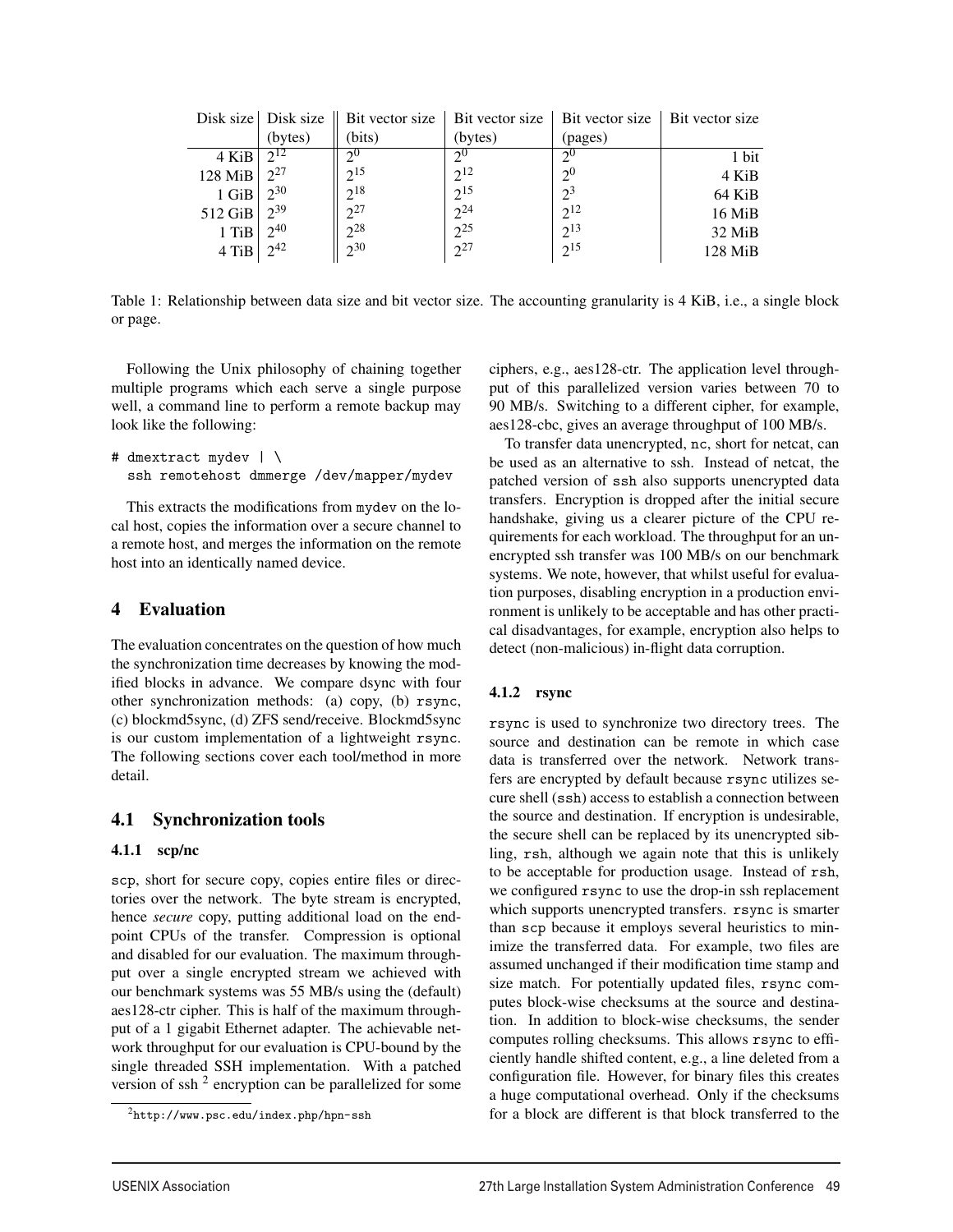destination. For an in-depth description of the algorithm please refer to the work of Tridgell and Mackerras [16]. While rsync minimizes the amount of data sent over the network, computing checksums for large files poses a high CPU overhead. Also note, that the checksum computation takes place at both the source *and* destination, although only the source computes rolling checksums.

### 4.1.3 Blockwise checksums (blockmd5sync)

rsync's performance is limited by its use of rolling checksums at the sender. If we discard the requirement to detect shifted content, a much simpler and faster approach to checksum-based synchronization becomes feasible. We compute checksums only for non-overlapping 4KiB blocks at the sender and receiver. If the checksums for block  $B_i$  do not match, this block is transferred. For an input size of *N* bytes,  $\lfloor N/B \rfloor$  checksums are computed at the source and target, where *B* is the block size, e.g., 4 kilobytes. The functionality is implemented as a mix of Python and bash scripts, interleaving the checksum computation with the transmission of updated blocks. We do not claim our implementation is the most efficient, but the performance advantages over rsync will become apparent in the evaluation section.

### 4.1.4 ZFS

The file system ZFS was originally developed by Sun for their Solaris operating system. It combines many advanced features, such as logical volume management, which are commonly handled by different tools in a traditional Linux environment. Among these advanced features is snapshot support; along with extracting the difference between two snapshots. We include ZFS in our comparison because it offers the same functionality as dsync albeit implemented at a different abstraction level. Working at the file system layer allows access to information unavailable at the block level. For example, updates to paths for temporary data, such as /tmp, may be ignored during synchronization. On the other hand, advanced file systems, e.g., like ZFS, may not be available on the target platform and dsync may be a viable alternative. As ZFS relies on a copy-on-write mechanism to track changes between snapshots, the resulting disk space overhead must also be considered.

Because of its appealing features, ZFS has been ported to systems other than Solaris ([1], [9]. We use version 0.6.1 of the ZFS port available from http:// zfsonlinux.org packaged for Ubuntu. It supports the necessary *send* and *receive* operations to extract and merge snapshot deltas, respectively. While ZFS is available on platforms other than Solaris, the port's maturity and reliability may discourage administrators from adopting it. We can only add anecdotal evidence to this, by reporting one failed benchmark run due to issues within the zfs kernel module.

### 4.1.5 dsync

Our synchronization tool, dsync, differs from rsync in two main aspects:

- (a) dsync is file-system agnostic because it operates on the block-level. While being file-system agnostic makes dsync more versatile, exactly because it requires no file-system specific knowledge, it also constrains the operation of dsync at the same time. All the file-system level meta-data, e.g., modification time stamps, which are available to tools like, e.g., rsync, are unavailable to dsync. dsync implicitly assumes that the synchronization target is older than the source.
- (b) Instead of computing block-level checksums at the time of synchronization, dsync tracks the per-block modification status at runtime. This obviates the need for checksum calculation between two subsequent synchronizations.

In addition to the kernel extensions, we implemented two userspace programs: One to extract modified blocks based on the tracked information, called dmextract. Extracting modified blocks is done at the synchronization source. The equivalent tool, which is run at the synchronization target, is called dmmerge. dmmerge reads a stream consisting of block numbers interleaved with block data. The stream is merged with the target block device. The actual network transfer is handled either by ssh, if encryption is required, or nc, if encryption is unnecessary.

# 4.2 Setup

Our benchmark setup consisted of two machines: one sender and one receiver. Each machine was equipped with a 6-core AMD Phenom II processor, a 2 TB spinning disk (Samsung HD204UI) as well as a 128 GB SSD (Intel SSDSC2CT12). The spinning disk had a 300 GB "benchmark" partition at an outer zone for maximum sequential performance. Except for the ZFS experiments, we formatted the benchmark partition with an ext3 file system. All benchmarks started and ended with a cold buffer cache. We flushed the buffer cache before each run and ensured that all cached writes are flushed to disk before declaring the run finished. The machines had a Gigabit Ethernet card which was connected to a switch. We ran a recent version of Ubuntu (12.04) with a 3.2 kernel. Unless otherwise noted, each data point is the mean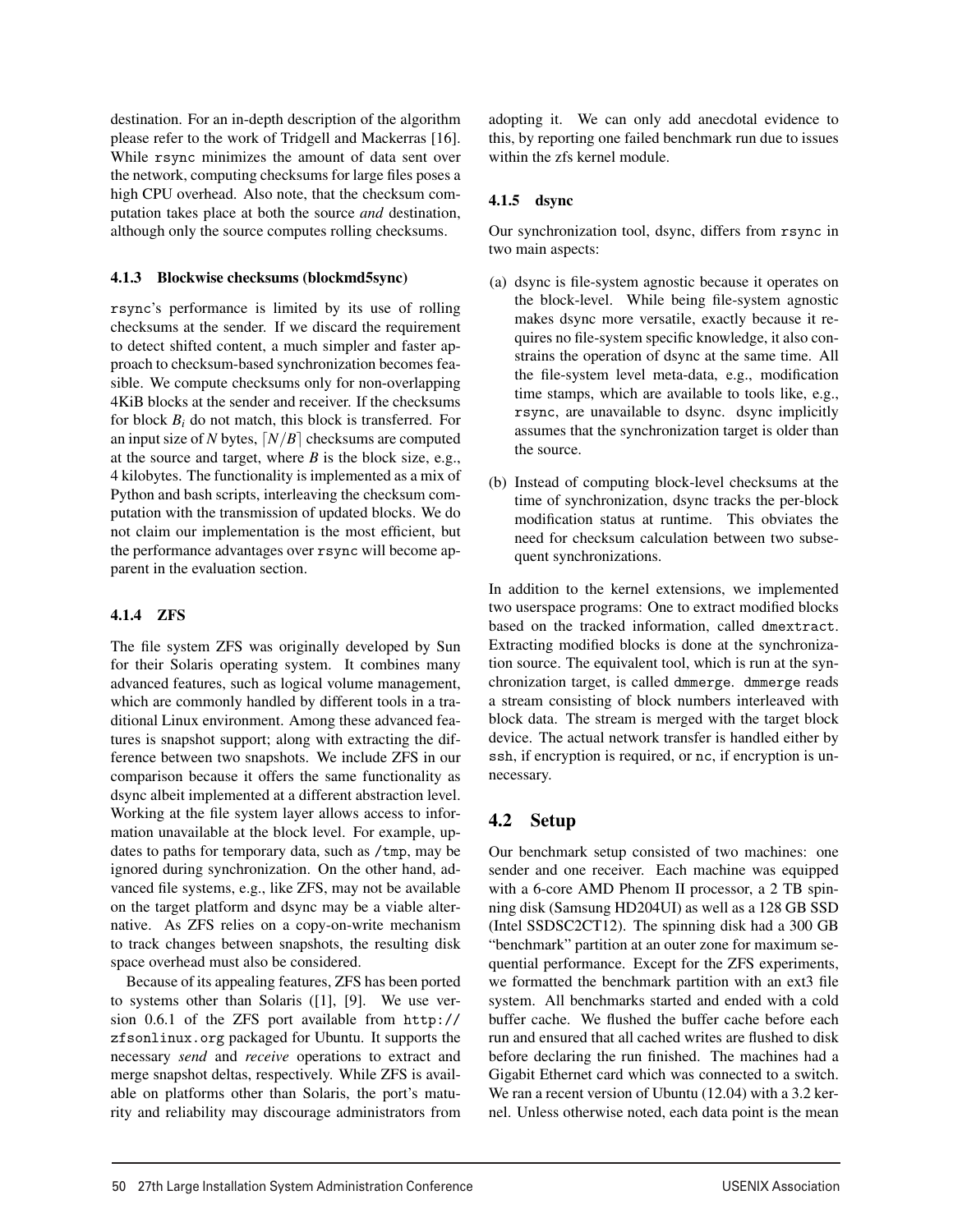of three runs. The synchronized data set consisted of a single file of the appropriate size, e.g., 16 GiB, filled with random data. If a tool interfaced with a block device, we created a loopback device on top of the single file.

# 4.3 Benchmarks

We used two types of benchmarks, synthetic and realistic, to evaluate dsync's performance and compare it with its competitors. While the synthetic benchmarks allow us to investigate worst case behavior, the realistic benchmarks show expected performance for more typical scenarios.

### 4.3.1 Random modifications

In our synthetic benchmark, we randomly modified varying percentages of data blocks. Each block had the same probability to be modified. Random modification is a worst case scenario because there is little spatial locality. Real world applications, on the other hand, usually exhibit spatial locality with respect to the data they read and write. Random read/write accesses decrease the effectiveness of data prefetching and write coalescing. Because conventional spinning hard disks have a tight limit on the number of input/output operations per second (IOPS), random update patterns are ill suited for them.

# 4.3.2 RUBiS

A second benchmark measures the time to synchronize virtual machine images. The tracked VM ran the RU-BiS [5] server components, while another machine ran the client emulator. RUBiS is a web application modeled after eBay.com. The web application, written in PHP, consists of a web server, and a data base backend. Users put items up for sale, bid for existing items or just browse the catalog. Modifications to the virtual machine image resulted, for example, from updates to the RUBiS data base.

A single run consisted of booting the instance, subjecting it to 15 minutes of simulated client traffic, and shutting the instance down. During the entire run, we recorded all block level updates to the virtual machine image. The modified block numbers were the input to the second stage of the experiment. The second stage used the recorded block modification pattern while measuring the synchronization time. Splitting the experiment into two phases allows us to perform and repeat them independently.

# 4.3.3 Microsoft Research Traces

Narayanan et al. [11] collected and published block level

traces for a variety of servers and services at Microsoft Research  $3$ . The traces capture the block level operations of, among others, print, login, and file servers. Out of the available traces we randomly picked the print server trace. Because the print server's non-system volume was several hundred gigabytes in size, we split the volume into non-overlapping, 32 GiB-sized ranges. Each operation in the original trace was assigned to exactly one range, depending on the operation's offset. Further analysis showed that the first range, i.e., the first 32 GiB of the original volume, had the highest number of write operations, close to 1.1 million; more than double of the second "busiest" range.

In addition to splitting the original trace along the space axis, we also split it along the time axis. The trace covers over a period of seven days, which we split into 24 hour periods.

To summarize: for our analysis we use the block modification pattern for the first 32 GiB of the print server's data volume. The seven day trace is further divided into seven 24 hour periods. The relative number of modified blocks is between 1% and 2% percent for each period.

# 4.4 Results

# 4.4.1 Random modifications

We start the evaluation by looking at how the data set size affects the synchronization time. The size varies between 1 and 32 GiB for which we randomly modified 10% of the blocks. The first set of results is shown in Figure 2. First of all, we observe that the synchronization time increases linearly with the data set size; irrespective of the synchronization method. Second, rsync takes longest to synchronize, followed by blockmd5sync on HDD and copy on SSD. Copy, ZFS, and dsync are fastest on HDD and show similar performance. On SSD, dsync and blockmd5sync are fastest, with ZFS being faster than copy, but not as fast as dsync and blockmd5sync. With larger data sizes, the performance difference is more markedly: for example, at 32 GiB dsync, copy, and ZFS perform almost identically (on HDD), while rsync takes almost five times as long (420 vs. 2000 seconds). To our surprise, copying the entire state is sometimes as fast as or even slightly faster than extracting and merging the differences. Again at 32 GiB, for example, copy takes about 400 seconds, compared with 400 seconds for dsync and 420 seconds for ZFS.

We concluded that the random I/O operations were inhibiting dsync to really shine. Hence, we performed a second set of benchmarks where we used SSDs instead of HDDs. The results are shown in Figure 3. While

 $3$ available at ftp://ftp.research.microsoft.com/pub/ austind/MSRC-io-traces/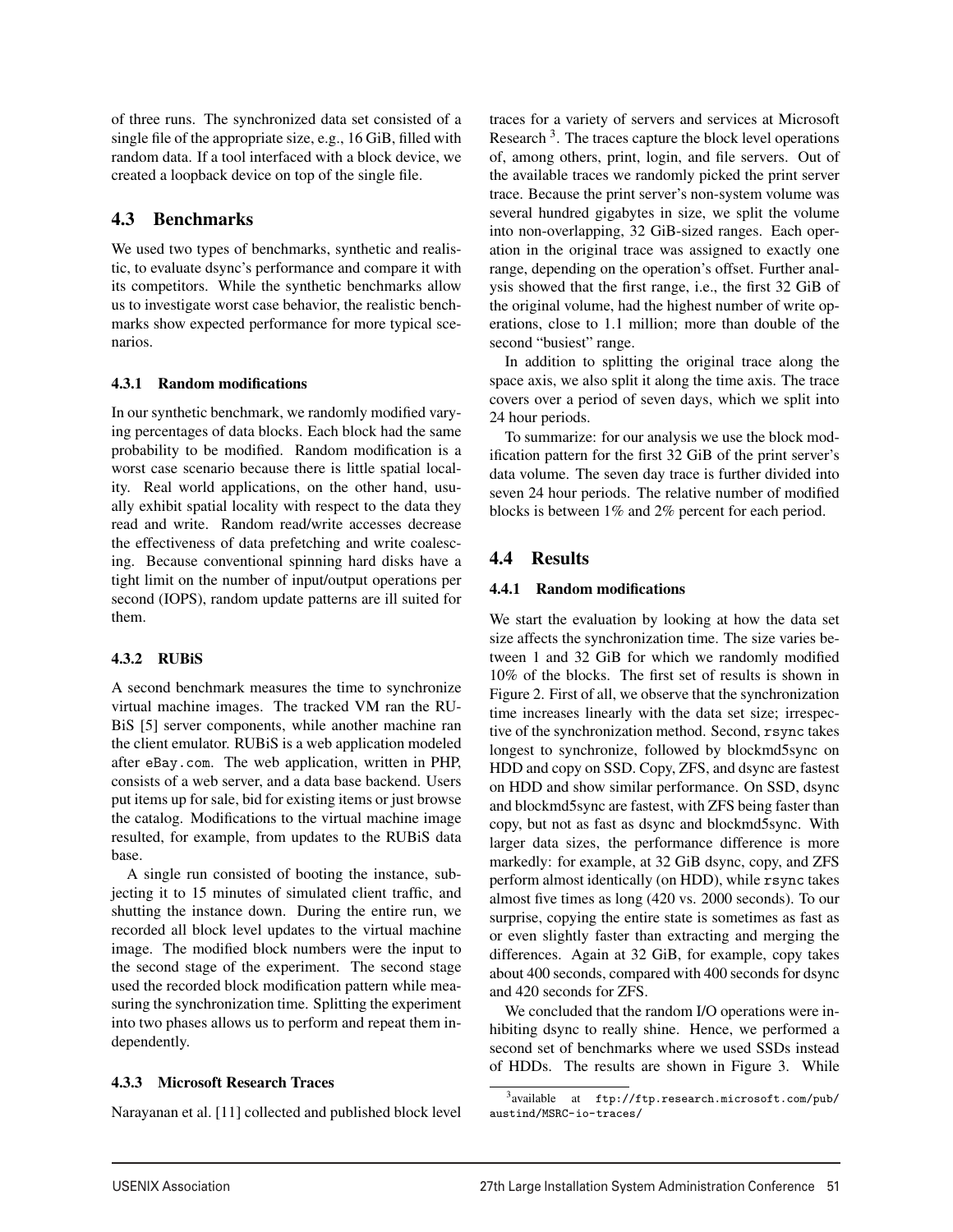



Figure 2: Synchronization time for five different synchronization techniques. Lower is better. Data on the source and target was stored on HDD.

Figure 3: Synchronization time for five different synchronization techniques. Lower is better. Data on the source and target was stored on SSD.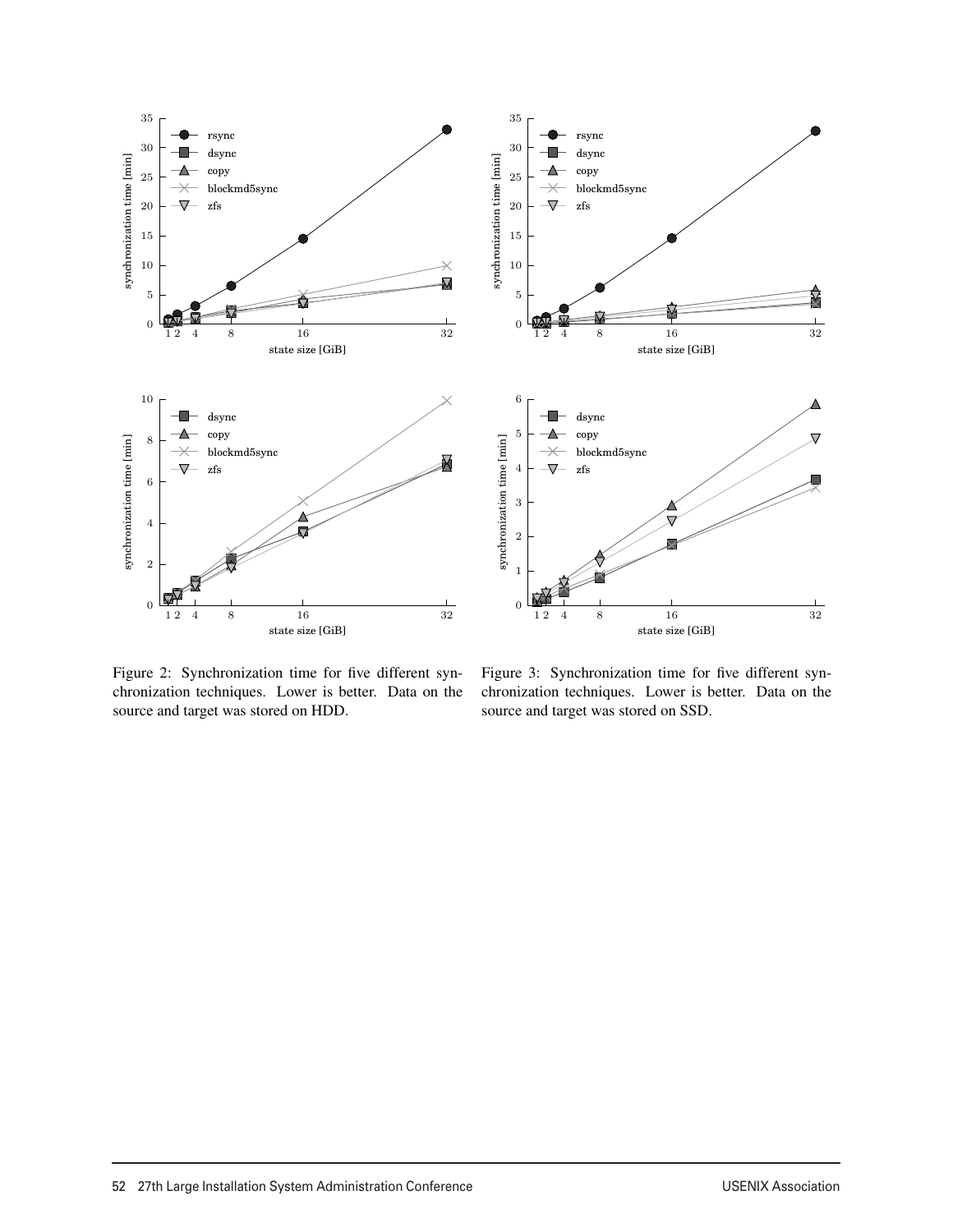

Figure 4: CPU utilization for a sample run of three synchronization tools. 100% means all cores are busy.



Figure 5: Network transmit traffic on the sender side measured for the entire system. rsync and dsync transmit about the same amount of data in total, although the effective throughput of rsync is much lower.

the increased random I/O performance of SSDs does not matter for rsync, its synchronization time is identical to the HDD benchmark, SSDs enable all other methods to finish faster. dsync's time to synchronize 32 GiB drops from 400 s on HDD to only 220 s on SSD.

Intrigued by the trade-off between hard disk and solid state drives, we measured the read and write rate of our drives outside the context of dsync. When extracting or merging modified blocks they are processed in increasing order by their block number. We noticed that the read/write rate increased by up to 10x when processing a *sorted* randomly generated sequence of block numbers compared to the same *unsorted* sequence. For a random but sorted sequence of blocks our HDD achieves a read rate of 12 MB/s and a write rate of 7 MB/s. The SSD reads data twice as fast at 25 MB/s and writes data more than 15x as fast at 118 MB/s. This explains why, if HDDs are involved, copy finishes faster than dsync although copy's transfer volume is 9x that of dsync: sequentially going through the data on HDD is much faster than selectively reading and writing only changed blocks.

To better highlight the differences between the methods, we also present CPU and network traffic traces for three of the five methods. Figure 4 shows the CPU utilization while Figure 5 shows the outgoing network traffic at the sender. The trace was collected at the sender while synchronizing 32 GiB from/to SSD. The CPU utilization includes the time spent in kernel and user space, as well as waiting for I/O. We observe that rsync is CPU-bound by its single-threaded rolling checksum computation. Up to  $t = 500$  the rsync sender process is idle, while one core on the receiver-side computes checksums (not visible in the graph). During rsync's second phase, one core, on our 6-core benchmark machine, is busy computing and comparing checksums for the remaining 1400 s (23 min). The network traffic during that time is minimal at less than 5 MB/s. Copy's execution profile taxes the CPU much less: utilization oscillates between 0% and 15%. On the other hand, it can be visually determined that copy generates much more traffic volume than either rsync or dsync. Copy generates about 90 MB/s of network traffic on average. dsync's execution profile uses double the CPU power of copy, but only incurs a fraction of the network traffic. dsync's network throughput is limited by the random read-rate at the sender side.

Even though the SSD's specification promises 22.5 k random 4 KiB reads [2], we are only able to read at a sustained rate of 20 MB/s at the application layer. Adding a loopback device to the configuration, reduces the application layer read throughput by about another 5 MB/s. This explains why dsync's sender transmits at 17 MB/s. In this particular scenario dsync's performance is readlimited. Anything that would help with reading the modified blocks from disk faster, would decrease the synchronization time even further.

Until now we kept the modification ratio fixed at 10%, which seemed like a reasonable change rate. Next we explore the effect of varying the percentage of modified blocks. We fix the data size at 8 GiB and randomly modify 10%, 50%, and 90% percent of the blocks. Figure 6 and 7 show the timings for spinning and solidstate disks. On HDD, interestingly, even though the amount of data sent across the network increases, the net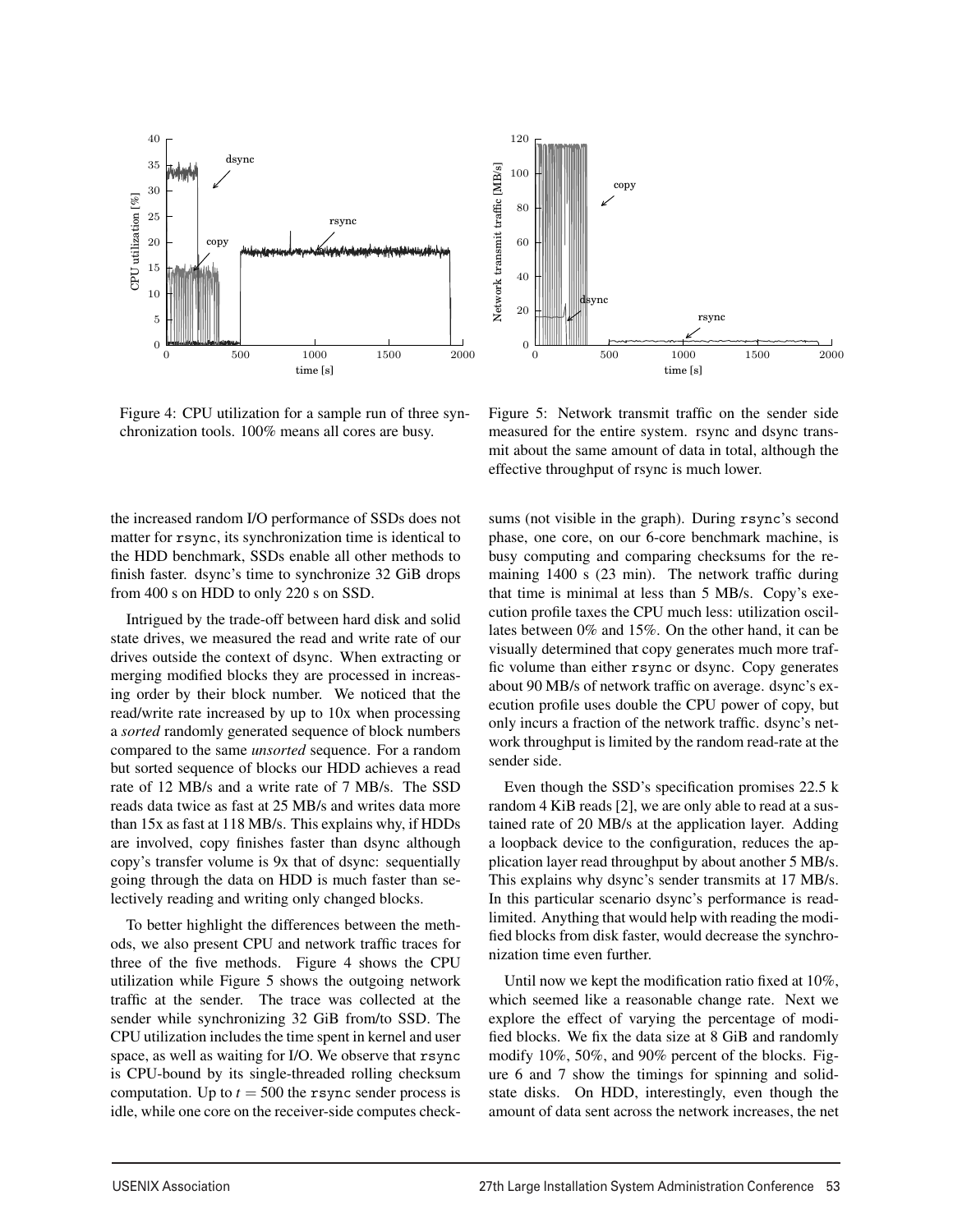

Figure 6: For comparison, rsync synchronizes the same data set 6, 21, and 41 minutes, respectively. Copy took between 1.5 and 2 minutes.

synchronization time stays almost constant for ZFS and blockmd5sync; it even *decreases* for dsync. Conversely, on SSD, synchronization takes longer with a larger number of modified blocks across all shown methods; although only minimally so for ZFS. We believe the increase for dsync and blockmd5sync is due to a higher number of block-level re-writes. Updating a block of flash memory is expensive and often done in units larger than 4 KiB [8]. ZFS is not affected by this phenomenon, as ZFS employs a copy-on-write strategy which turns random into sequential writes.

#### 4.4.2 RUBiS results

We argued earlier, that a purely synthetic workload of random block modifications artificially constraints the performance of dsync. Although we already observed a 5x improvement in total synchronization time over rsync, the gain over copy was less impressive. To highlight the difference in spatial locality between the synthetic and RUBiS benchmark, we plotted the number of consecutive modified blocks for each; prominently illustrated in Figure 8.

We observe that 80% of the modification involve only a single block (36k blocks at  $x = 1$  in Figure 8). In comparison, there are no single blocks for the RUBiS benchmark. Every modification involves at least two consecutive blocks (1k blocks at  $x = 2$ ). At the other end of the spectrum, the longest run of consecutively modified blocks is 639 for the RUBiS benchmarks. Randomly updated blocks rarely yield more than 5 consecutively modified blocks. For the RUBiS benchmark, updates of 5 consecutive blocks happen most often: the total number of modified blocks jumps from 2k to 15k moving from 4



Figure 7: Varying the percentage of modified blocks for an 8 GiB file/device. For comparison, rsync synchronizes the same data set in 5, 21, and 41 minutes, respectively. A plain copy consistently took 1.5 minutes.

to 5 consecutively modified blocks.

Now that we have highlighted the spatial distribution of updates, Figure 9 illustrates the results for our RUBiS workload. We present numbers for the HDD case only because this workload is less constrained by the number of I/O operations per second. The number of modified blocks was never the same between those 20 runs. Instead, the number varies between 659 and 3813 blocks. This can be explained by the randomness inherent in each RUBiS benchmark invocation. The type and frequency of different actions, e.g., buying an item or browsing the catalog, is determined by chance. Actions that modify the data base increase the modified block count.

The synchronization time shows little variation between runs of the same method. Copy transfers the entire 11 GiB of data irrespective of actual modifications. There should, in fact, be no difference based on the number of modifications. rsync's execution time is dominated by checksum calculations. dsync, however, transfers only modified blocks and should show variations. The relationship between modified block count and synchronization time is just not discernible in Figure 9. Alternatively, we calculated the correlation coefficient for dsync which is 0.54. This suggests a positive correlation between the number of modified blocks and synchronization time. The correlation is not perfect because factors other than the raw modified block count affect the synchronization time, e.g., the spatial locality of updates.

The performance in absolute numbers is as follows: rsync, which is slowest, takes around 320 seconds to synchronize the virtual machine disk. The runner up, copy, takes 200 seconds. The clear winner, with an av-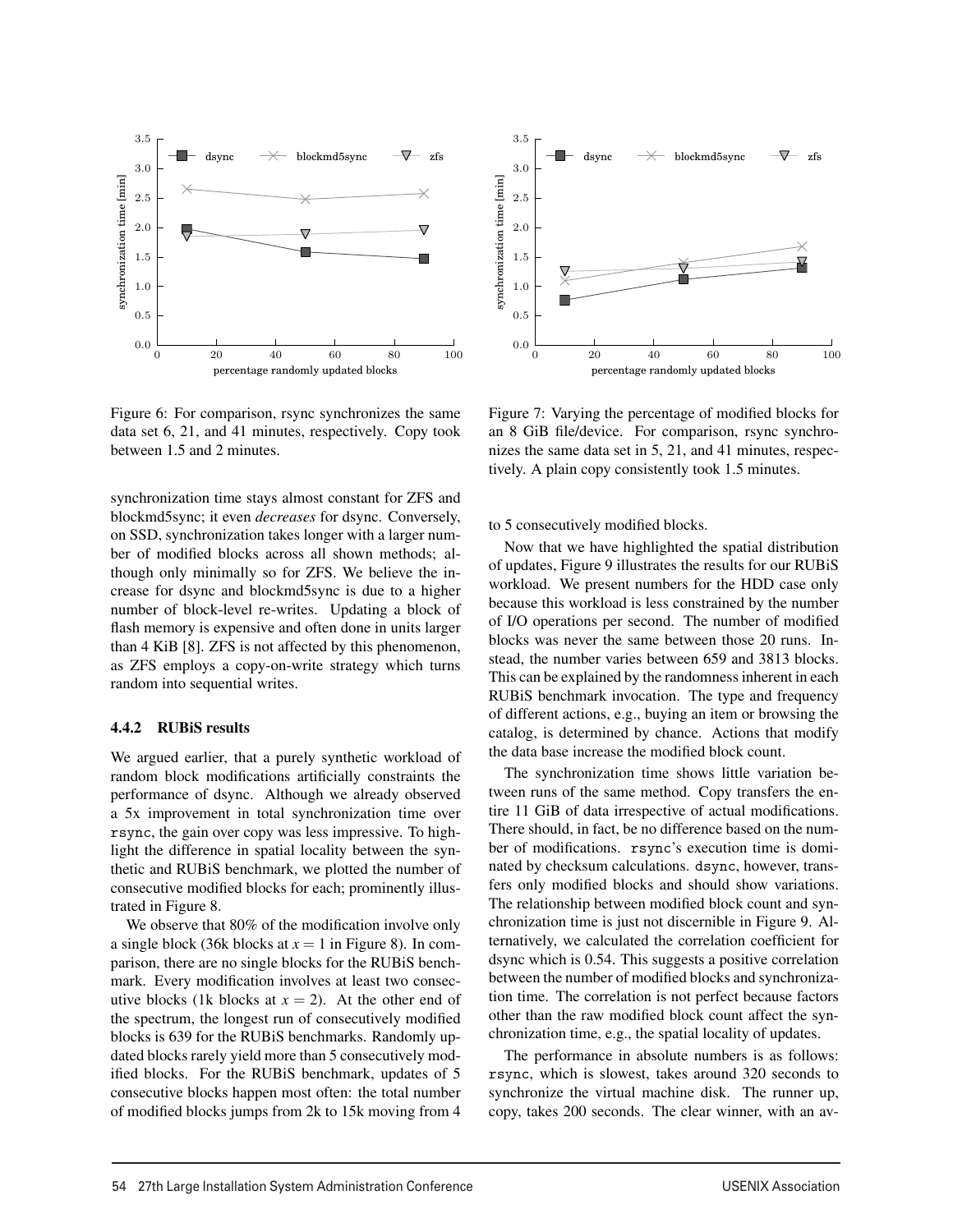

Figure 8: Difference in spatial locality between a synthetic and realistic benchmark run. In both cases 45k blocks are modified. For the synthetic benchmark 80% are isolated individual blocks  $(36k \text{ at } x=1)$ . The realistic benchmark shows a higher degree of spatial locality, as observed, for example, by the jump from  $2.5k$  (x=3) to  $15k$  (x=4) blocks.

erage synchronization time of about 3 seconds, is dsync. That is a factor 66x improvement over copy and more than 100x faster than rsync. dsync reduces the network traffic to a minimum, like rsync, while being 100x faster. Table 2 summarizes the results.

#### 4.4.3 Microsoft Research Traces

In addition to our benchmarks with synchronizing a single virtual machine disk, we used traces from a Microsoft Research (MSR) printer server. The speed with which the different methods synchronize the data is identical across all days of the MSR trace. Because of the homogeneous run times, we only show three days out of the total seven in Figure 10.

rsync is slowest, taking more than 900 seconds (15 minutes) to synchronize 32 GiB of binary data. The small number of updated blocks (between 1-2%) decreases the runtime of rsync noticeably. Previously, with 10% updated blocks rsync took 35 minutes (cf. Figure 2) for the same data size. Copy and blockmd5sync finish more than twice as fast as rsync, but are still considerably slower than either ZFS or dsync. The relative order of synchronization times does not change when we swap HDDs for SSDs (Figure 11). Absolute synchronization times improve for each synchronization method. blockmd5sync sees the largest decrease as its performance is I/O bound on our setup: the SSD offers faster sequential read speeds than the HDD, 230 MB/s vs 130 MB/s.



Figure 9: Synchronization time for (a) copy, (b) rsync, and (c) dsync. Block modifications according to the RU-BiS workload.

### 4.5 Discussion

One interesting question to ask is if there exist cases where dsync performs worse than rsync. For the scenarios investigated in this study dsync always outperformed rsync by a significant margin. In fact, we believe, that dsync will always be faster than rsync. Our reasoning is that the operations performed by rsync are a superset of dsync's operations. rsync must read, transmit, and merge all the updated blocks; as does dsync. However, to determine the updated blocks rsync must read *every* block and compute its checksum at the source *and* destination. As illustrated and mentioned in the capture for Figure 4, the computational overhead varies with the number of modified blocks. For identical input sizes, the execution time of rsync grows with the number of updated blocks.

The speed at which dsync synchronizes depends to a large degree on the spatial distribution of the modified blocks. This is most visible in Figures 6. Even though the data volume increases by 5x, going from 10% randomly modified blocks to 50%, the synchronization takes *less* time. For the scenarios evaluated in this paper, a simple copy typically (cf. Figure 6, 2) took at least as long as dsync. While dsync may not be faster than a plain copy in all scenarios, it definitely reduces the transmitted data.

Regarding the runtime overhead of maintaining the bitmap, we do not expect this to noticeably affect performance in typical use cases. Setting a bit in memory is orders of magnitude faster than actually writing a block to disk.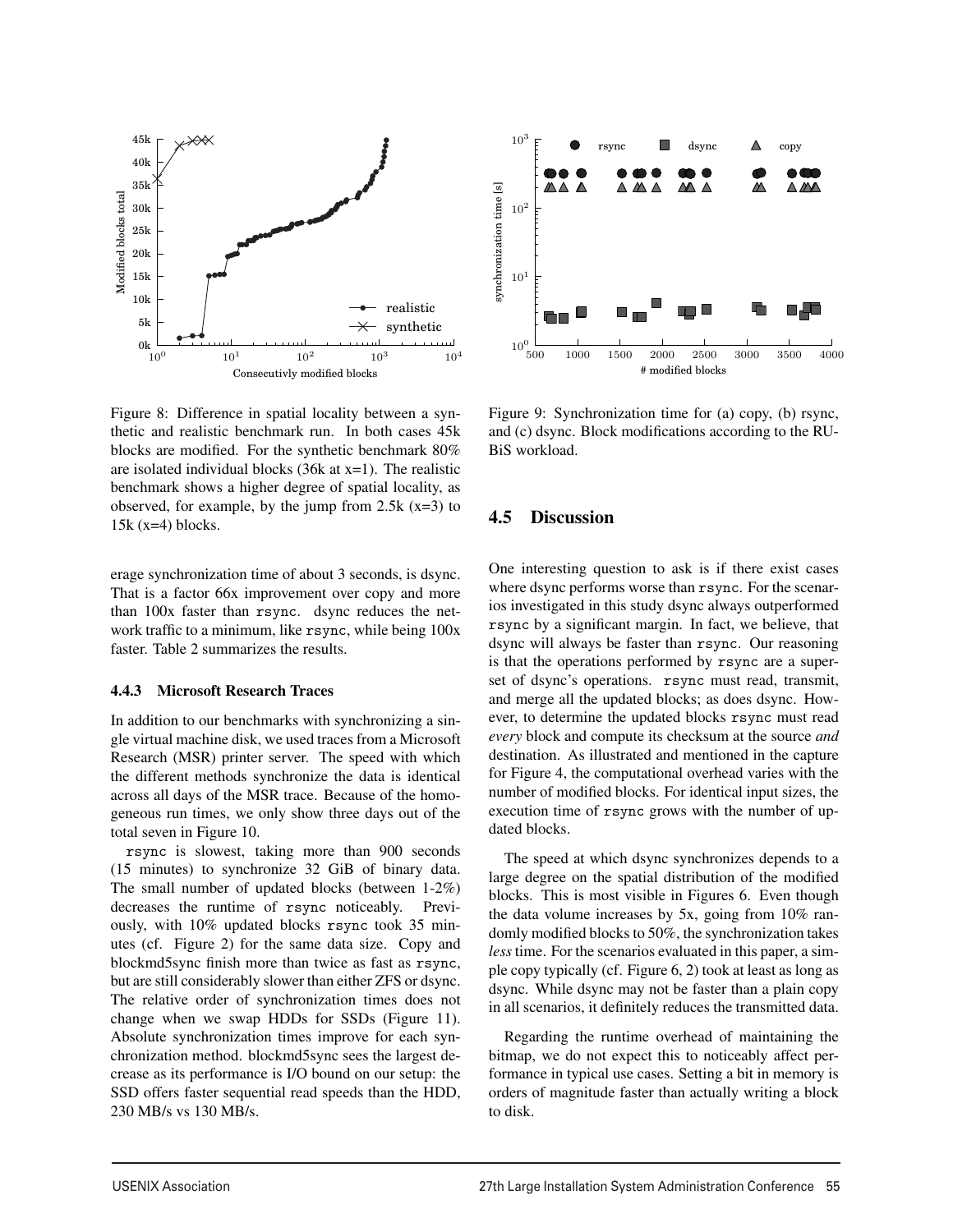

Figure 10: Synchronization times for realistic blocklevel update patterns on HDDs. Lower is better.

# 5 Related work

File systems, such as ZFS, and only recently btrfs, also support snapshots and differential backups. In ZFS lingo the operations are called *send* and *receive*. The delta between two snapshots can be extracted and merged again with another snapshot copy, e.g., at a remote backup machine. Only users of ZFS, however, can enjoy those features. For btrfs, there exists a patch to extract differences between to snapshot states [6]. This feature is, however, still considered experimental. Besides the file system, support for block tracking can be implemented higher up still in the software stack. VMware ESX, since version 4, is one example which supports block tracking at the application layer. In VMware ESX server the feature is called *changed block tracking*. Implementing support for efficient, differential backups at the block-device level, like dsync does, is more general, because it works regardless of the file system and application running on top.

If updates must be replicated more timely to reduce the inconsitency window, the distributed replicated block device (DRBD) synchronously replicates data at the block level. All writes to the primary block device are mirrored to a second, standby copy. If the primary block device becomes unavailable, the standby copy takes over. In single primary mode, only the primary receives updates which is required by file systems lacking concurrent access semantics. Non-concurrent file systems assume exclusive ownership of the underlying device and single primary mode is the only viable DRBD configuration in this case. However, DRBD also supports dualprimary configurations, where both copies receive updates. A dual-primary setup requires a concurrencyaware file system, such as GFS or OCFS, to maintain consistency. DRBD is part of Linux since kernel version



Figure 11: Synchronization times for realistic blocklevel update patterns on SSDs. Lower is better.

#### 2.6.33.

There also exists work to improve the efficiency of synchronization tools. For example, Rasch and Burns [13] proposed for rsync to perform in-place updates. While their intention was to improve rsync performance on resource-constraint mobile devices, it also helps with large data sets on regular hardware. Instead of creating an out-of-place copy and atomically swapping this into place at the end of the transfer, the patch performs inplace updates. Since their original patch, in-place updates have been integrated into regular rsync.

A more recent proposal tackles the problem of *page cache pollution* [3]. During the backup process many files and related meta-data are read. To improve system performance, Linux uses a page cache, which keeps recently accessed files in main memory. By reading large amounts of data, which will likely *not* be accessed again in the near future, the pages cached on behalf of other processes, must be evicted. The above mentioned patch reduces cache pollution to some extent. The operating system is advised, via the fadvise system call, that pages, accessed as part of the rsync invocation, can be evicted immediately from the cache. Flagging pages explicitly for eviction, helps to keep the working sets of other processes in memory.

Effective buffer cache management was previously discussed, for example, by Burnett et al. [4] and Plonka et al. [12]. Burnett et al. [4] reverse engineered the cache replacement algorithm used in the operating system. They used knowledge of the replacement algorithm at the application level, here a web server, to change the order in which concurrent requests are processed. As a result, the average response time decreases and throughput increases. Plonka et al. [12] adapted their net-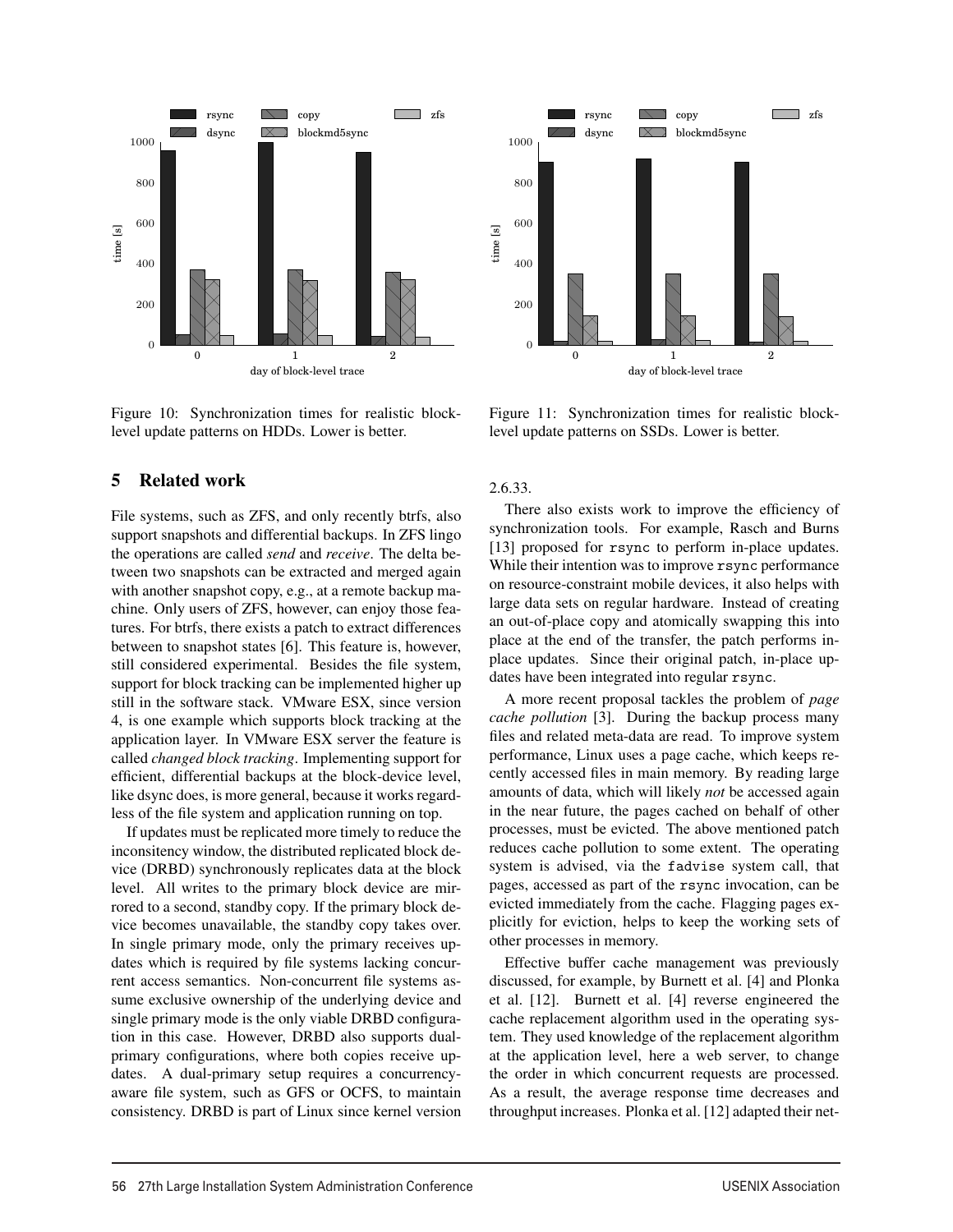| tool         | sync    | state            |
|--------------|---------|------------------|
|              | time[s] | transferred [MB] |
| rsync        | 950     | 310              |
| copy         | 385     | 32768            |
| blockmd5sync | 310     | 310              |
| <b>ZFS</b>   | 42      | 310              |
| dsync        | 38      | 310              |

Table 2: Performance summary for realistic benchmark.

work monitoring application to give the operating system hints about which blocks can be evicted from the buffer cache. Because the application has ultimate knowledge about access and usage patterns, the performance with application-level hints to the OS is superior. Both works agree with us on the sometimes adverse effects of the default caching strategy. Though the strategy certainly improves performance in the average case, subjecting the system to extreme workloads, will reveal that sometimes the default is ill suited.

# 6 Conclusion

We tackled the task of periodically synchronizing large amounts of binary data. The problem is not so much how to do it, but how to do it *efficiently*. Even today, with widespread home broadband connections, network bandwidth is a precious commodity. Using it to transmit gigabytes of redundant information is wasteful. Especially for data sets in the terabyte range the good old "sneakernet" [10] may still be the fastest transmission mode. In the area of cloud computing, large binary data blobs prominently occur in the form of virtual machine disks and images. Backup of virtual machine disks and images, e.g., fault tolerance, is a routine task for any data center operator. Doing so efficiently and with minimal impact on productive workloads is in the operator's best interest.

We showed how existing tools, exemplified by rsync, are ill-suited to synchronize gigabyte-sized binary blobs. The single-threaded checksum computation employed by rsync leads to synchronization times of 32 minutes even for moderate data sizes of 32 GB. Instead of calculating checksums when synchronization is requested, we track modifications on line. To do so, we extended the existing device mapper module in the Linux kernel. For each tracked device, the modified block numbers can be read from user-space. Two supplemental tools, called dmextract and dmmerge, implement the extraction and merging of modified blocks in user-space. We call our system dsync.

A mix of synthetic and realistic benchmarks demon-

strates the effectiveness of dsync. In a worst case workload, with exclusively random modifications, dsync synchronizes 32 GB in less than one quarter of the time that rsync takes, i.e., 7 minutes vs 32 minutes. A more realistic workload, which involves the synchronization of virtual machines disks, reduces the synchronization time to less than  $1/100$ th that of rsync.

### Acknowledgments

The authors would like to thank Carsten Weinhold, and Adam Lackorzynski for their helpful insights into the Linux kernel, as well as Björn Döbel, Stephan Diestelhorst, and Thordis Kombrink for valuable comments on drafts of this paper. In addition, we thank the anonymous LISA reviewers and in particular our shepherd, Mike Ciavarella. This research was funded as part of the ParaDIME project supported by the European Commission under the Seventh Framework Program (FP7) with grant agreement number 318693.

#### References

- [1] URL http://zfsonlinux.org.
- [2] Intel solid-state drive 330 series: Specification. URL http://www.intel.com/content/dam/www/public/ us/en/documents/product-specifications/ ssd-330-specification.pdf.
- [3] Improving Linux Performance by Preserving Buffer Cache State. URL http://insights.oetiker.ch/linux/fadvise/.
- [4] N. Burnett, J. Bent, A. Arpaci-Dusseau, and R. Arpaci-Dusseau. Exploiting Gray-Box Knowledge of Buffer-Cache Management. In *Proceedings of USENIX Annual Technical Conference*, pages 29–44, 2002.
- [5] OW2 Consortium. RUBiS: Rice University Bidding System. URL http://rubis.ow2.org.
- [6] Jonathan Corbet. Btrfs send/receive. URL http://lwn.net/ Articles/506244/.
- [7] Jonathan Corbet, Alessandro Rubini, and Greg Kroah-Hartman. *Linux Device Drivers*. O'Reilly Media, 3rd edition edition, 2009.
- [8] Michael Cornwell. Anatomy of a Solid-state Drive. *Queue*, 10 (10), 2012.
- [9] Pawel Jakub Dawidek. Porting the ZFS file system to the FreeBSD operating system. *AsiaBSDCon*, pages 97–103, 2007.
- [10] Jim Gray, Wyman Chong, Tom Barclay, Alexander S. Szalay, and Jan vandenBerg. TeraScale SneakerNet: Using Inexpensive Disks for Backup, Archiving, and Data Exchange. *CoRR*, cs.NI/0208011, 2002.
- [11] D. Narayanan, A. Donnelly, and A. Rowstron. Write Off-Loading: Practical Power Management for Enterprise Storage. *ACM Transactions on Storage*, 4(3), 2008.